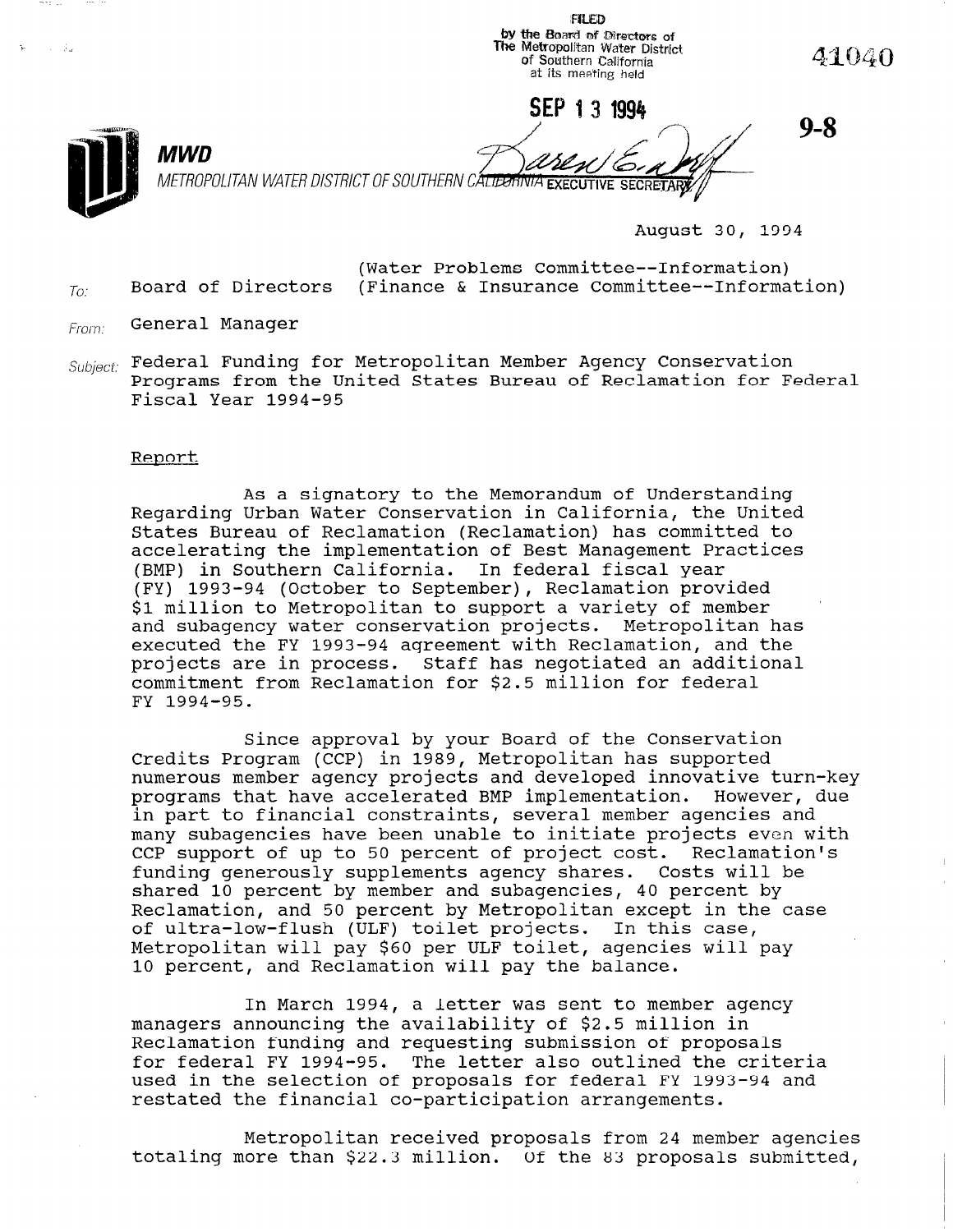Board of Directors -2- August 30, 1994

62 were deemed eligible, and 37 were selected. The selected proposals were submitted by 20 member agencies, several of which had not previously participated in Metropolitan's CCP (Attachment A).

On August 1-2, 1994, a panel of representatives from Metropolitan, Reclamation, Marin Municipal Water District, the Mono Lake Committee, and the Natural Heritage Foundation (panel) met to reach consensus on both proposal eligibility and selection for Reclamation funding. Prior to evaluating the proposals, the panel established eligibility and selection criteria (Attachment B) based upon Reclamation's guidelines for proposal selection. In the evaluation process, agency projects were first subjected to meeting eligibility criteria. Only those projects that successfully met all eligibility criteria were scored according to seven selection criteria. Reclamation funds were then allocated beginning with the highest scoring proposals and continuing in descending order until all funds were committed. At Reclamation's request, \$200,000 in funding was reserved for the Executive Partnership for Environmental Resources Training Program, leaving \$2.3 million to be allocated among the remaining proposals. Should additional Reclamation funds become available, and should Metropolitan have adequate matching funds, other projects may be funded later.

Staff is awaiting formal approval by Reclamation of the selected proposals and finalization of the funding agreement with Reclamation. Staff anticipates additional Reclamation funding will be available for further regional water conservation efforts in federal FY 1995-96.

Recommendation

For information only.

John R. Wodraska General Manager

emmin **B**<sub>V</sub>

 $\sqrt{C}$   $\frac{1}{2}$  of Planning and Personne<br>Tel OT B

Concur:

John R. Wodraska<br>General Manager

KAS:cl

Attachments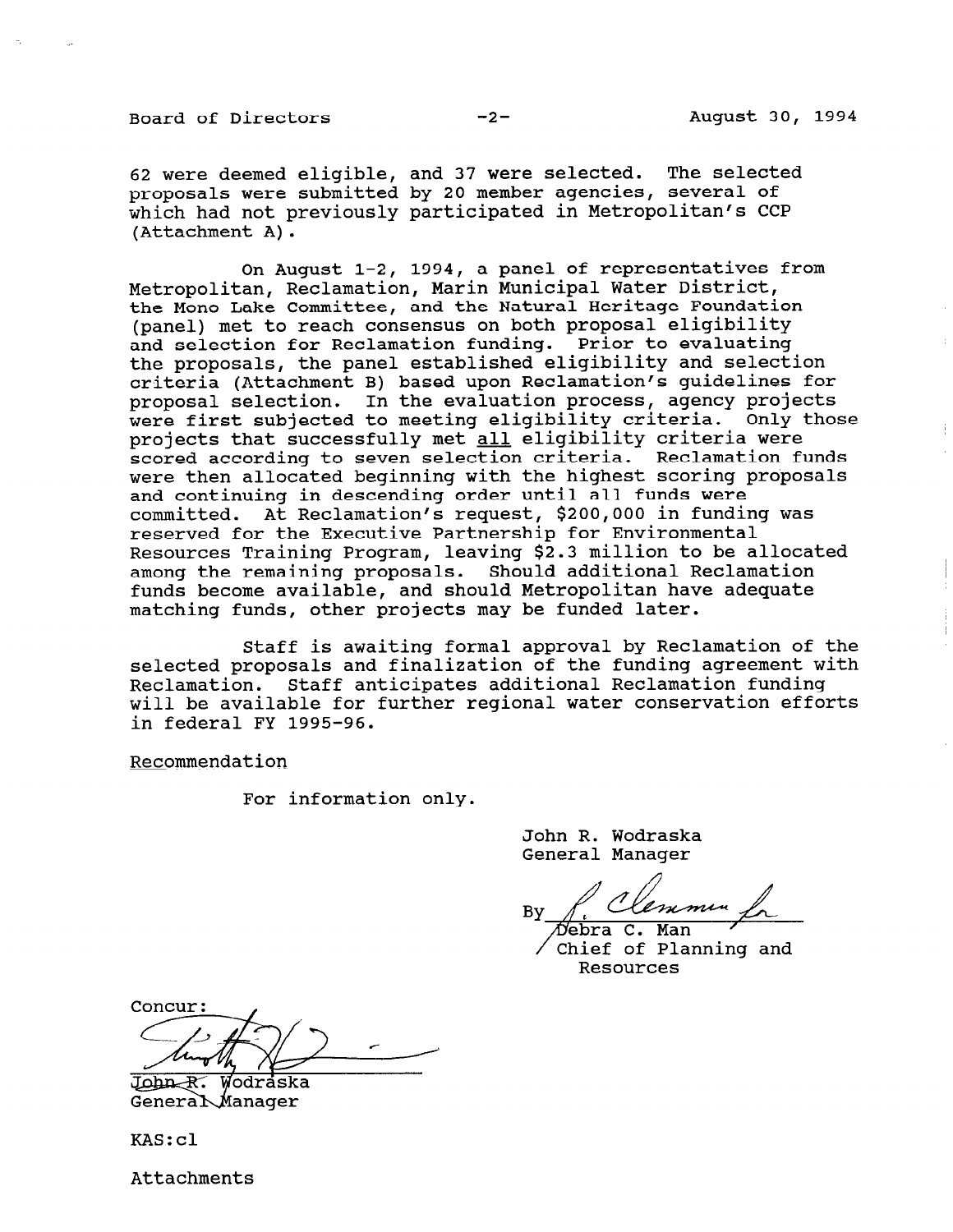# Selected USBR Proposals FY 1994-95 Attachment A

| PROJECTS SELECTED FOR RECLAMATION FUNDING FY 1994-95 |               |                                                    |             |  |
|------------------------------------------------------|---------------|----------------------------------------------------|-------------|--|
| <b>Member</b>                                        | Subagency     | <b>Program Description</b>                         | <b>USBR</b> |  |
| Coastal                                              | San Clemente  | Interest Free/ Rebate Fund                         | \$16,000    |  |
| <b>SDCWA</b>                                         |               | 200 Clothes Washers                                | \$8,000     |  |
| <b>SDCWA</b>                                         |               | 2,661 ULFT Non-home owner Voucher Program          | \$127,730   |  |
| Long Beach                                           |               | 2,661 UFLT CBO Program                             | \$127,730   |  |
| Coastal MWD                                          | South Coast   | 1,000 ULFT Direct Installation/retrofit            | \$48,000    |  |
| <b>MWDOC</b>                                         |               | 2,661 ULFT "County Block Program"                  | \$127,730   |  |
| San Fernando                                         |               | Residential Indoor Surveys w/retrofit              | \$112,800   |  |
| Calleguas                                            |               | 2,000 ULFT CBO                                     | \$96,000    |  |
| <b>West Basin</b>                                    |               | Low-income residential audit & ULFT                | \$152,000   |  |
| Calleguas                                            | Camarillo     | 1,500 ULFT Rebate w/ Audit                         | \$72,000    |  |
| Compton                                              |               | 1,000 ULFT High School                             | \$48,000    |  |
| Western                                              | Jurupa        | 1,000 ULFT High School                             | \$48,000    |  |
| Glendale                                             |               | ULFT CBO Program (approx. 2000)                    | \$96,250    |  |
| City of Anaheim                                      |               | Large Recreational Facility ULFT/urinal            | \$56,000    |  |
| <b>Upper San Gabriel Valley</b>                      |               | Skilled Nursing Facilities Surveys / retrofit      | \$72,800    |  |
| <b>LADWP</b>                                         |               | Large Landscape Water Audit Pilot                  | \$96,800    |  |
| City of Santa Monica                                 |               | Central Computer Control System                    | \$158,900   |  |
| <b>MWDOC</b>                                         | El Toro       | 769 ULF Toilet and LF showerheads                  | \$60,150    |  |
| Three Valleys                                        |               | City of Covina CII Analyst Surveys                 | \$8,000     |  |
| Compton                                              |               | Compton School District Irrigation Audit           | \$60,000    |  |
| Eastern MWD                                          |               | Large Landscape Water Audit Program                | \$11,450    |  |
| Upper San Gabriel Valley                             |               | Large Landscape Water Audit Pilot                  | \$28,000    |  |
| Calleguas MWD                                        |               | Purchase of Leak Detection Device                  | \$30,000    |  |
| <b>Upper San Gabriel Valley</b>                      |               | 2661 ULFT High School                              | \$127,730   |  |
| Three Valleys                                        | Rowland       | 500 ULFT Rebate Program                            | \$24,000    |  |
| <b>Burbank</b>                                       |               | 800 ULFT CBO Program                               | \$38,400    |  |
| Eastern MWD                                          |               | 2661 ULFT High School                              | \$127,730   |  |
| West Basin                                           |               | 1,000 ULFT CBO Program                             | \$48,000    |  |
| Central Basin                                        |               | 1,000 ULFT CBO Program                             | \$39,000    |  |
| Three Valleys                                        | Walnut Valley | CII Analyst and Consultant Survey Program          | \$5,200     |  |
| Three Valleys                                        | La Verne      | <b>CII Analyst Survey Program</b>                  | \$16,000    |  |
| <b>Upper Dist</b>                                    | So. Cal Water | <b>CII Analyst Survey Program</b>                  | \$7,000     |  |
| Calleguas                                            |               | CII Intern Surveys                                 | \$9,000     |  |
| 3 Valleys                                            |               | City of Covina Large Landscape Water Audit Program | \$8,000     |  |
| Las Virgenes                                         |               | <b>Irrigation Scheduling Pilot Program</b>         | \$40,000    |  |
| City of Anaheim                                      |               | Park Irrigation Audit and Central Computer         | \$112,000   |  |
| City of Pasadena                                     |               | Landscape Irrigation Audit and Incentive           | \$35,600    |  |

|               | $- - - - - - -$<br>--<br>-----<br>--- -- -- - | . |
|---------------|-----------------------------------------------|---|
| <b>TOTALS</b> | \$2,300,000<br>-----<br>---------             |   |
|               |                                               |   |

 $\frac{1}{4}$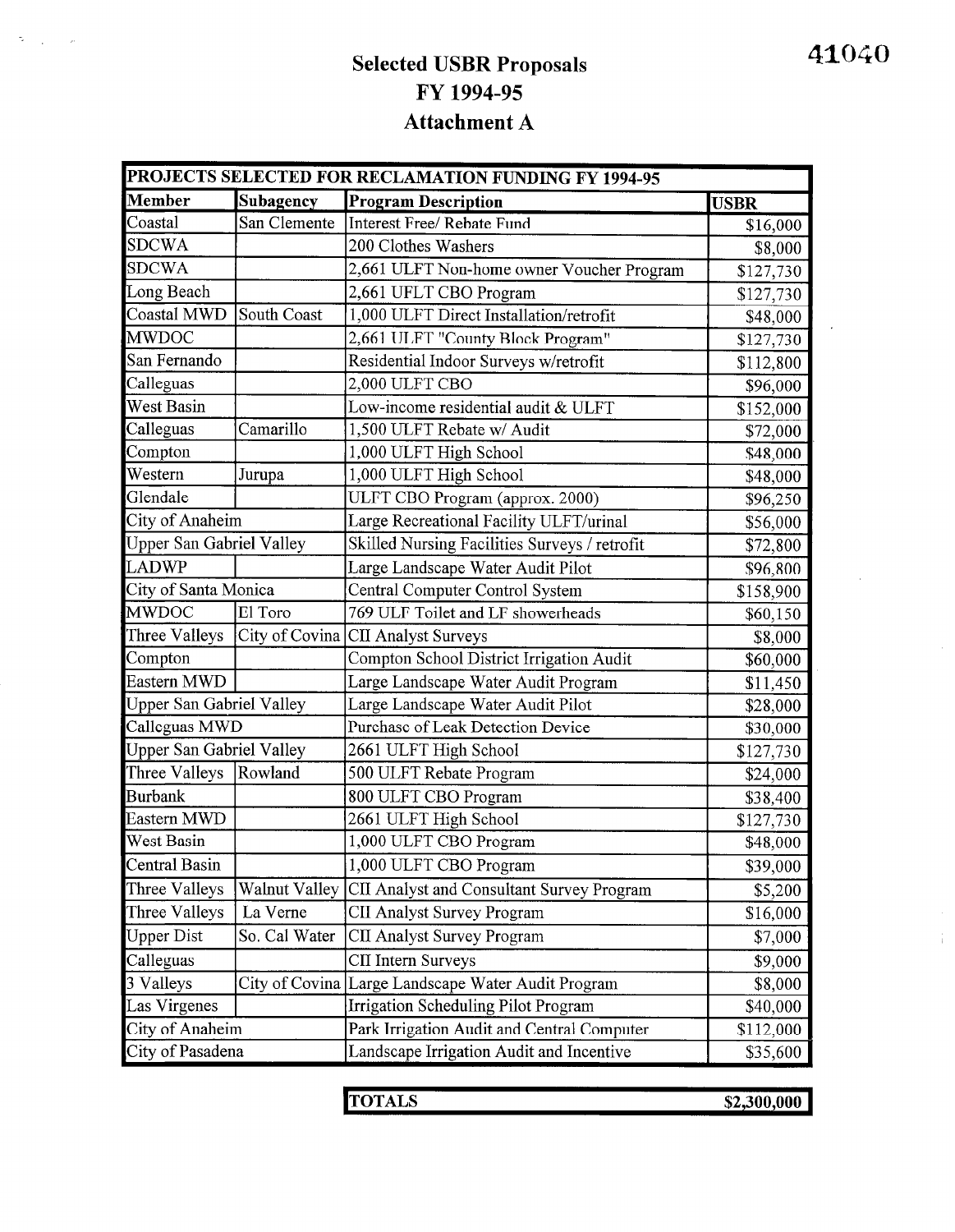Ť

### Attachment B

### ELIGIBILITY CRITERIA

For a project to be eligible, it must receive a "yes" for each of the six criteria. A "no" for any one criterion makes the project ineligible.

### 1. Applicability to BMP's

Submitted proposals must apply to one or more of the 16 BMPs (although not all 16 are eligible for selection due to other constraints).

### 2. Water Savings

- A. Submitted proposals must be able to demonstrate that quantifiable water savings can be achieved by implementing the project. Fulfillment of this criterion is based on either:
	- 1. Reliable water savings data from similar programs
	- 2. Calculations based on reliable data regarding water savings; or
- B. Pilot programs must be designed to assure quantifiable water savings.

### 3. Signatory to MOU

Self explanatory.

### 4. Agency Funding Commitment

Agencies that submit proposals must be able and willing to commit to providing funding for 10 percent of the total program costs.

### 5. Previously Planned Implementation without Reclamation Funds

If the agency has already committed to conducting the project either by submitting a proposal to Metropolitan for CCP funding or by beginning a contract with Metropolitan to conduct tunding of by beginning a concract with metropolitian to conduct the project writion recramation runding secu-

# 6. Project Meets Criteria of Metropolitan's Conservation Project meets<br>-

Self-explanatory.